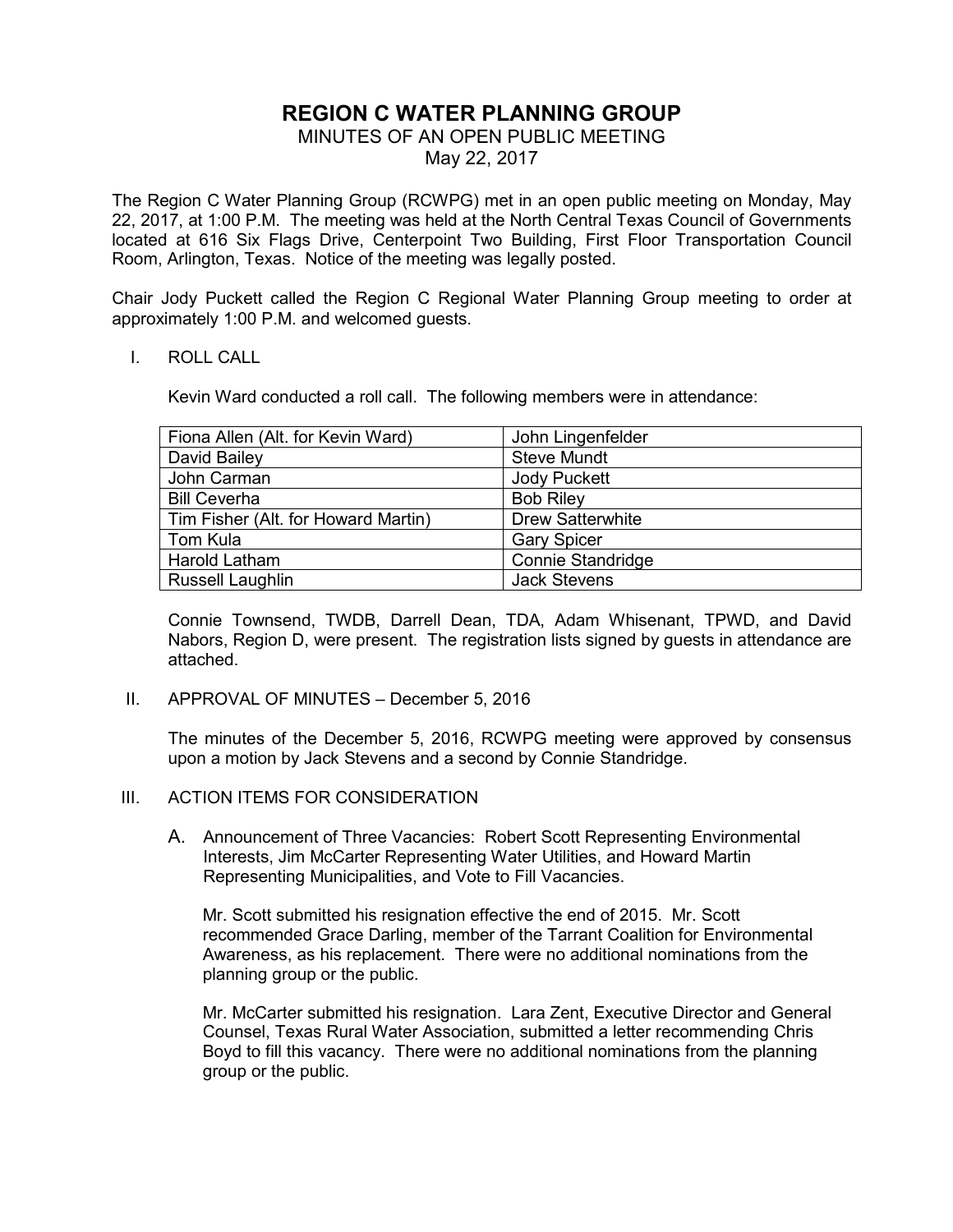Mr. Martin submitted his resignation effective March 31, 2017, and recommended Tim Fisher, General Manager of Water Utilities at the City of Denton, as his replacement. There were no additional nominations from the planning group or the public.

Amy Kaarlela added that she will offer new board member training and initiation.

There were no public comments on this action item.

Chair Puckett asked if there were any nominations from the floor but there were none. Upon a motion from Steve Mundt, and a second from John Carman, the Board voted unanimously to accept the recommendations of Grace Darling, Chris Boyd and Tim Fisher to fill these three vacancies.

B. Receive Report from Nominating Committee for Slate of Officers for 2017; Consider Election of 2017 RCWPG Officers.

The Region C WPG nominating committee is comprised of the current officers plus two at-large members. Russell Laughlin, Vice-Chairman, reported that the Nominating Committee held a conference call on May 11, 2017. The Nominating Committee recommended the current officers serve for the calendar year 2017.

There were no public comments on this action item.

Upon a motion from Gary Spicer and a second from Steve Mundt, the RCWPG voted unanimously to elect Jody Puckett as Chair, Russell Laughlin as Vice-Chair, and Kevin Ward as Secretary of the RCWPG for the calendar year 2017.

C. Consider Appointing Nominating Committee for Slate of Officers for 2018.

The RCWPG may appoint a Nominating Committee to develop a recommendation for the 2018 slate of officers. Election of 2018 Slate of Officers will occur at the next RCWPG meeting (Fall 2017).

There were no public comments on this action item.

Upon a motion by Connie Standridge and a second by Rick Shaffer, the RCWPG voted unanimously to appoint Jody Puckett, Russell Laughlin, Kevin Ward, Tom Kula and Gary Spicer to the Nominating Committee for a slate of officers for 2018 that will be presented to the RCWPG at its next meeting for confirmation.

#### IV. DISCUSSION ITEMS

A. Review of Region C Water Planning Group roster of members and alternates.

Chair Puckett discussed the importance of each Region C WPG board member and alternate to provide updates on their contact information. The members were requested to send their updated information to Amy Kaarlela.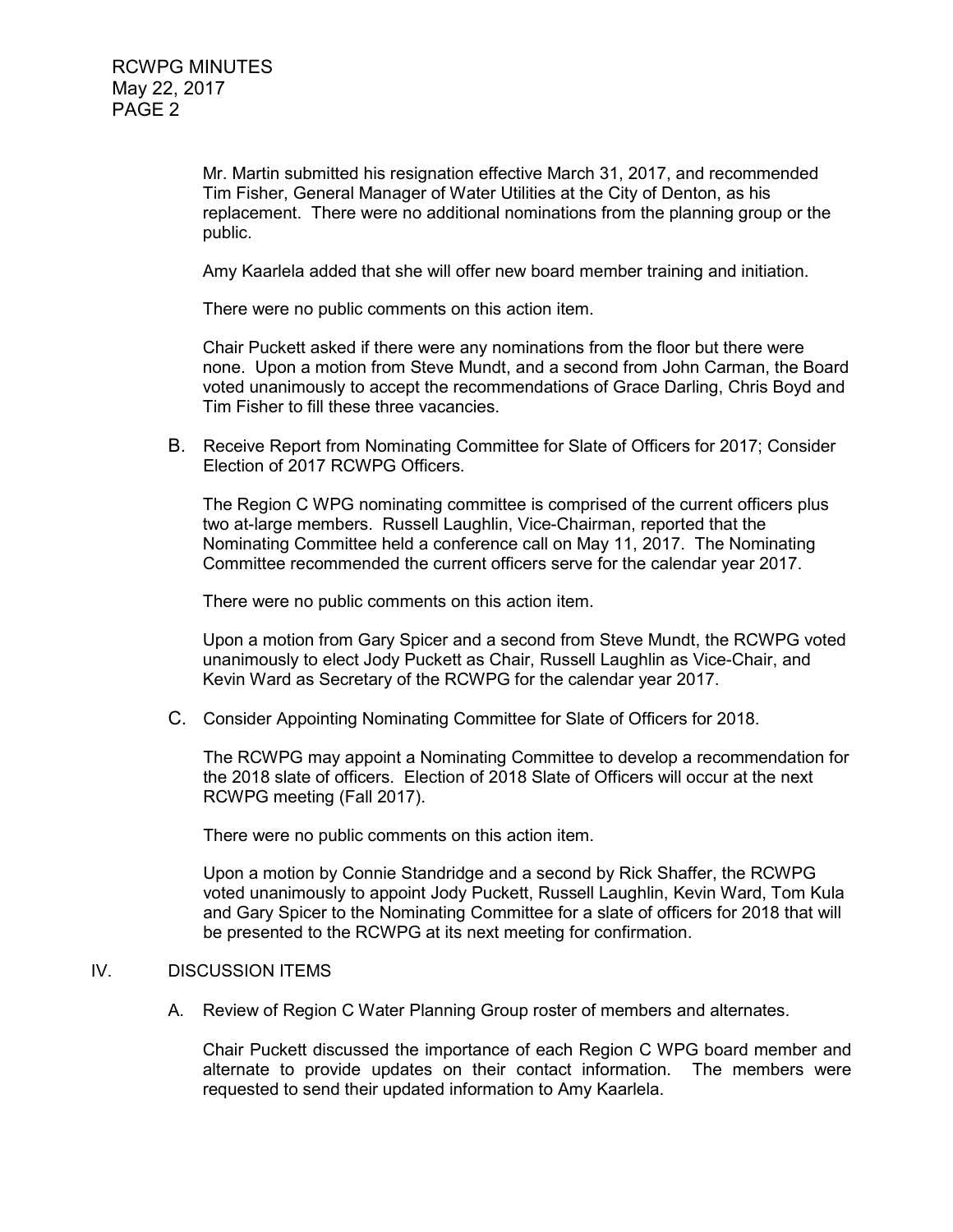Currently, there are four vacancies for alternate member positions. According to the Bylaws…"Each member shall designate an alternate to represent them when the member is unable to attend a meeting. Alternate should be designated in writing to the Chairman prior to the first meeting the designated alternate will appear on behalf of the member."

B. Schedule

Amy Kaarlela, FNI, discussed upcoming key dates as follows:

- Nov. 30, 2017 Population/Demand Projections due *(Note: this date has now been updated by TWDB to be January 2018)*
- March 2, 2020 Initially Prepared Plan due
- Oct. 14, 2020 Final Plan due
- Oct. 30, 2017 RCWPG Fall 2017 meeting

Ms. Kaarlela added that there will be 12 RCWPG meetings over the next 4 years.

C. Status of Contracts with TWDB, TRA and Consultants.

Amy Kaarlela discussed the status of the following contracts:

- TWDB/TRA
- TRA/FNI
- FNI/subs

 Connie Townsend, TWDB, advised that August 31, 2017, is the deadline for executing Amendment #1 to the current contract between TWDB and TRA. Ms. Townsend noted that this amendment includes an increase in committed funds as the biennium progresses. Ms. Kaarlela asked Howard Slobodin if the TRA/FNI contract had been executed; Mr. Slobodin stated that it had. Ms. Kaarlela advised that FNI will proceed to execute subcontracts with APAI, CP&Y, and Cooksey Communications. Ms. Kaarlela introduced the following consultants: Ellen McDonald and Brian McDonald, APAI; Chris Schmid, CP&Y; and Colby Walton, Cooksey Communications.

- D. Proposed Region Specific Scope for Task 5A Water Management Strategy Evaluation (Note: This task was incorrectly listed on the agenda as Task 4D)
	- Task 5A (WMS Evaluation) is the bulk of work and funding
	- A Portion of scope developed by TWDB, applies to all regions
	- Remainder of scope is developed by each region, and is region-specific
	- FNI will develop draft scope, using previous scope as starting point
	- Scope will be presented to the RCWPG for approval at the next RCWPG meeting
	- This scope does not have to be fully developed prior to executing contract amendments.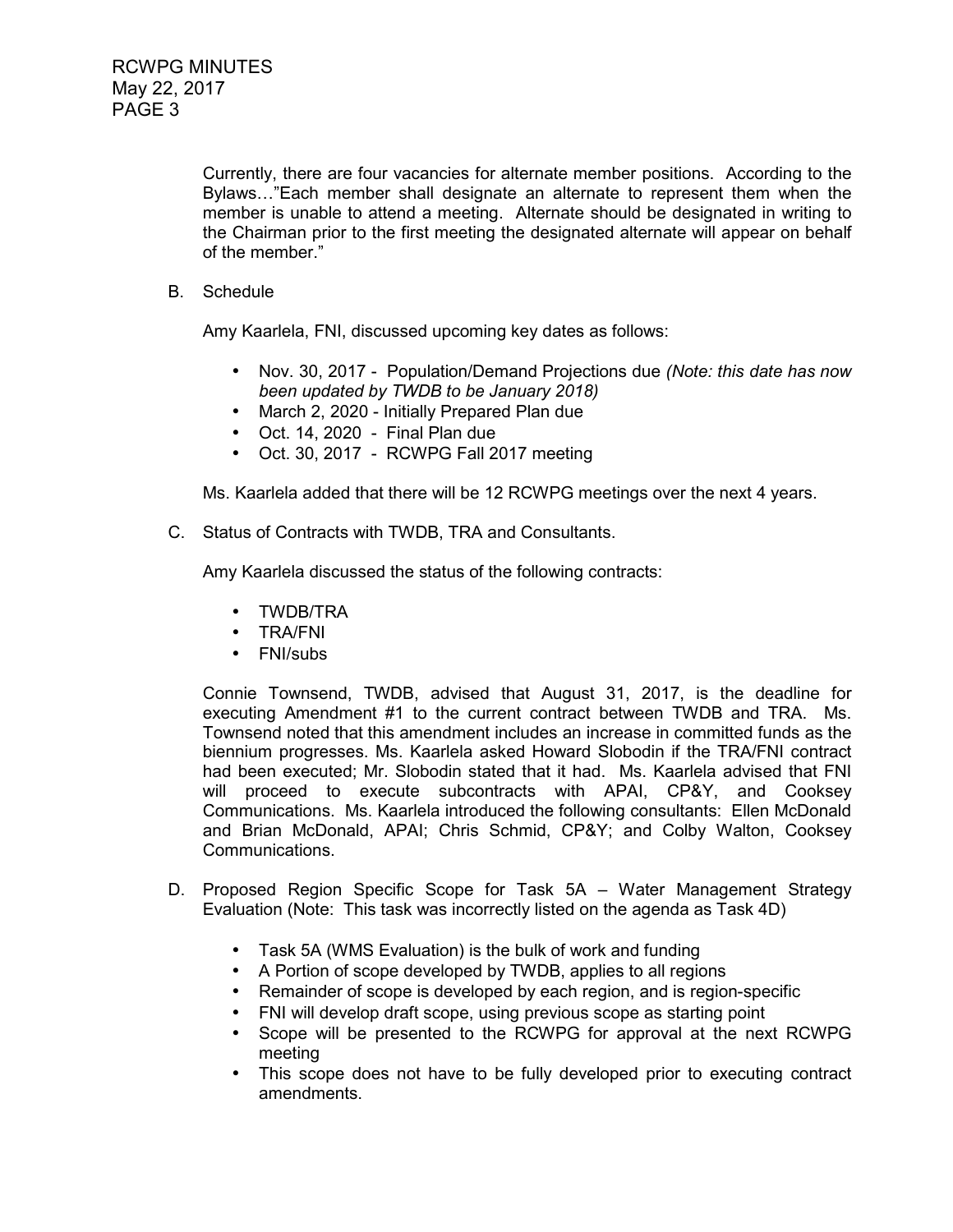- TWDB must provide notice-to-proceed prior to consultants performing this task
- E. Water Management Strategies Review proposed criteria for evaluating WMSs.

 Connie Townsend, TWDB, pointed out that according to the Regional Planning Rules, the process for identifying Water Management Strategies (WMSs) must be presented before voting on and approving proposed criteria for evaluating WMSs. Chair Puckett asked Ms. Townsend if this item could be presented for information purposes only. Ms. Townsend agreed with the condition that the discussion could only be conducted in generic terms, nothing specific. Chair Puckett said that the discussion would not supersede WMSs criteria for identifying WMSs, which will be placed on the next meeting's agenda. Chair Puckett also confirmed the group can take action on both the criteria for identifying and the criteria for evaluating WMSs at the next RCWPG meeting.

 Amy Kaarlela's discussion was informative and generated several questions from the RCWPG. Ms. Kaarlela defined WMS as projects or things to meet identified water needs. Categories of WMSs are:

- Water Conservation
- Drought Management Measures
- Wastewater Reuse
- Interbasin Transfers (IBT)
- Expanded Use of Existing Supplies
- New Supply Development

 Bill Ceverha asked Ms. Kaarlela to explain Precipitation Enhancement (a category of New Supply Development). Tom Gooch, FNI, replied that it involves cloud seeding to induce rain. Tom Kula asked if a front moves from west to east, would any water rights be impacted. Tom Gooch responded that there are uncertainties with legal issues of precipitation enhancement.

 John Lingenfelder wanted to know the meaning of a Water Right Cancellation. Tom Gooch explained that long-term non-use of a water right can lead to its cancellation by the TCEQ and result in voluntary reassignment.

 Ms. Kaarlela added that the TWDB has identified specific WMSs that each RWPG must address. Chair Puckett asked Connie Townsend if there had been any changes in the Rules, and she replied there were none. Chair Puckett concluded the discussion by stating there will be an action item on the next RCWPG agenda on the process for identifying WMSs.

F. 2021 Texas Water Development Board Draft Population and Municipal Water Demand Projections

 Amy Kaarlela led this discussion on draft population projections. Ms. Kaarlela advised that this information is posted on the Region C website under "Planning Info".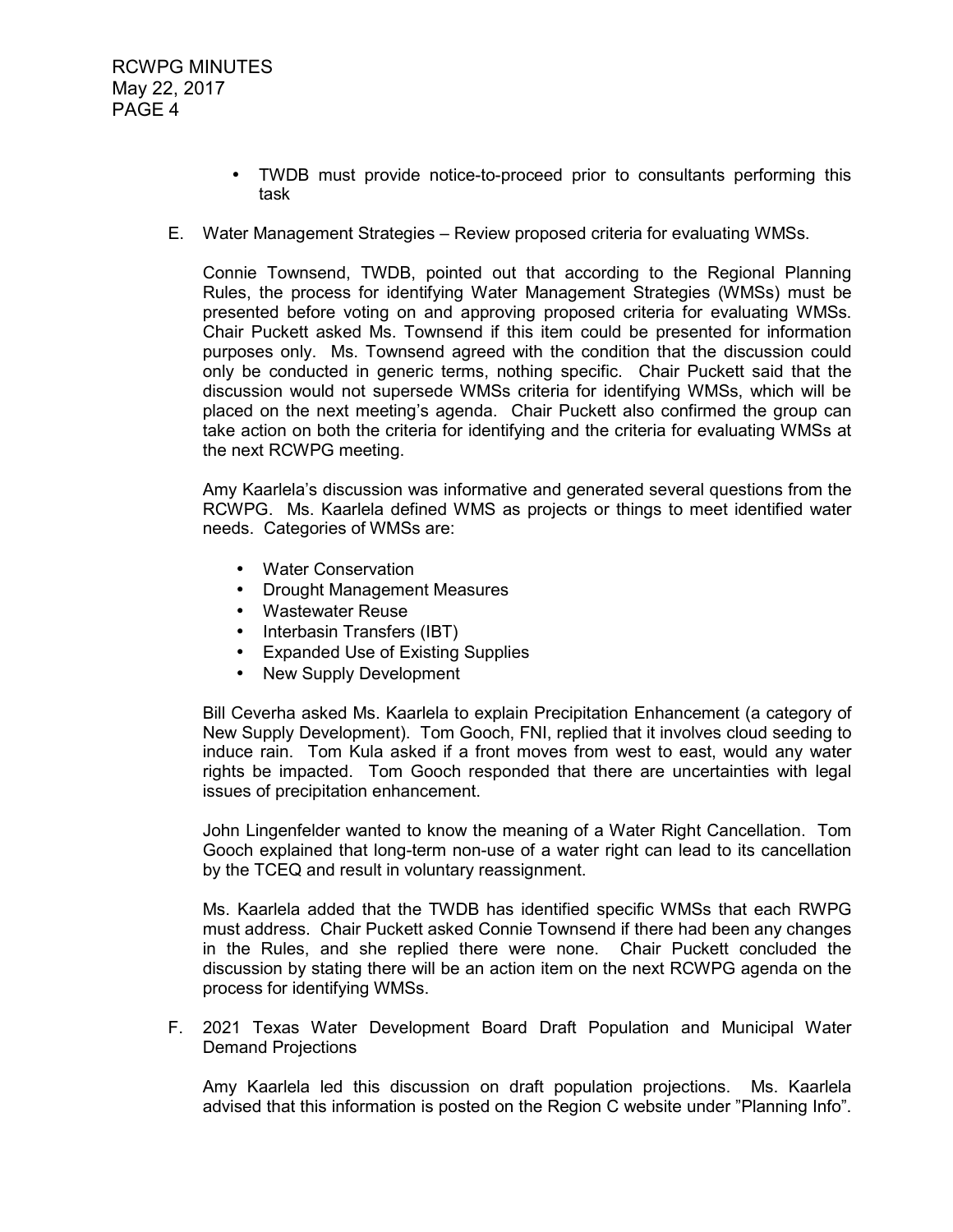She also informed the planning group that a region is not allowed to change the total population of the region; if one county is increased then another county must be decreased.

 In TWDB's draft projections, there were no changes from 2016 Region C Water Plan to:

- County Population totals
- Regional Population total
- Gpcd (but may be revised)

Changes from the 2016 Region C Water Plan:

- WUG boundaries now based on utility service areas, not city limits
- Municipal water demands are slightly different because of change to WUG boundary delineations

 Ms. Kaarlela advised that steps have been and will be taken to revise draft population projections as follows:

- First revision of projections based on:
	- o Meetings with the 5 Major WWPs
	- o WUG Water/Wastewater Master Plan
	- o Collin County Mobility Study
	- o Denton County Thoroughfare Plan
- Additional Revisions will be made after the following activities:
	- o Meetings with other large WWPs
	- o Calling/surveying remaining WWPs
	- o Surveying all municipal WUGs via email.

 Tim Fisher asked why the 2016 plan population projections for Collin County increased but Parker and Fannin Counties decreased. Ms. Kaarlela explained that the increased projections for Collin County came from the Mobility Plan. The Plan had low, medium, and high projection scenarios. The medium scenario was utilized, which added about 500,000 people to Collin County. This population had to be taken from other counties since the regional total is required to stay the same. Kaarlela also said this is the first cut in the process of adjusting numbers. Surveys will be emailed to WUGs in June. Also in June, new gpcd data will be received from the TWDB and GPCD values will be revised, if warranted. Kaarlela advised that she will provide information to the planning group on the population revision process. It was noted that the projections are particularly important in the 404 permitting process.

 Kaarlela has met with the big 5 WWP – North Texas MWD, Dallas Water Utilities, Tarrant Regional WD, Upper Trinity Regional WD, and the Trinity River Authority. Kaarlela added that she will be reaching out in the coming weeks to smaller wholesale water providers. The 2021 population projections will be finalized and approved at the Region C WPG's next meeting.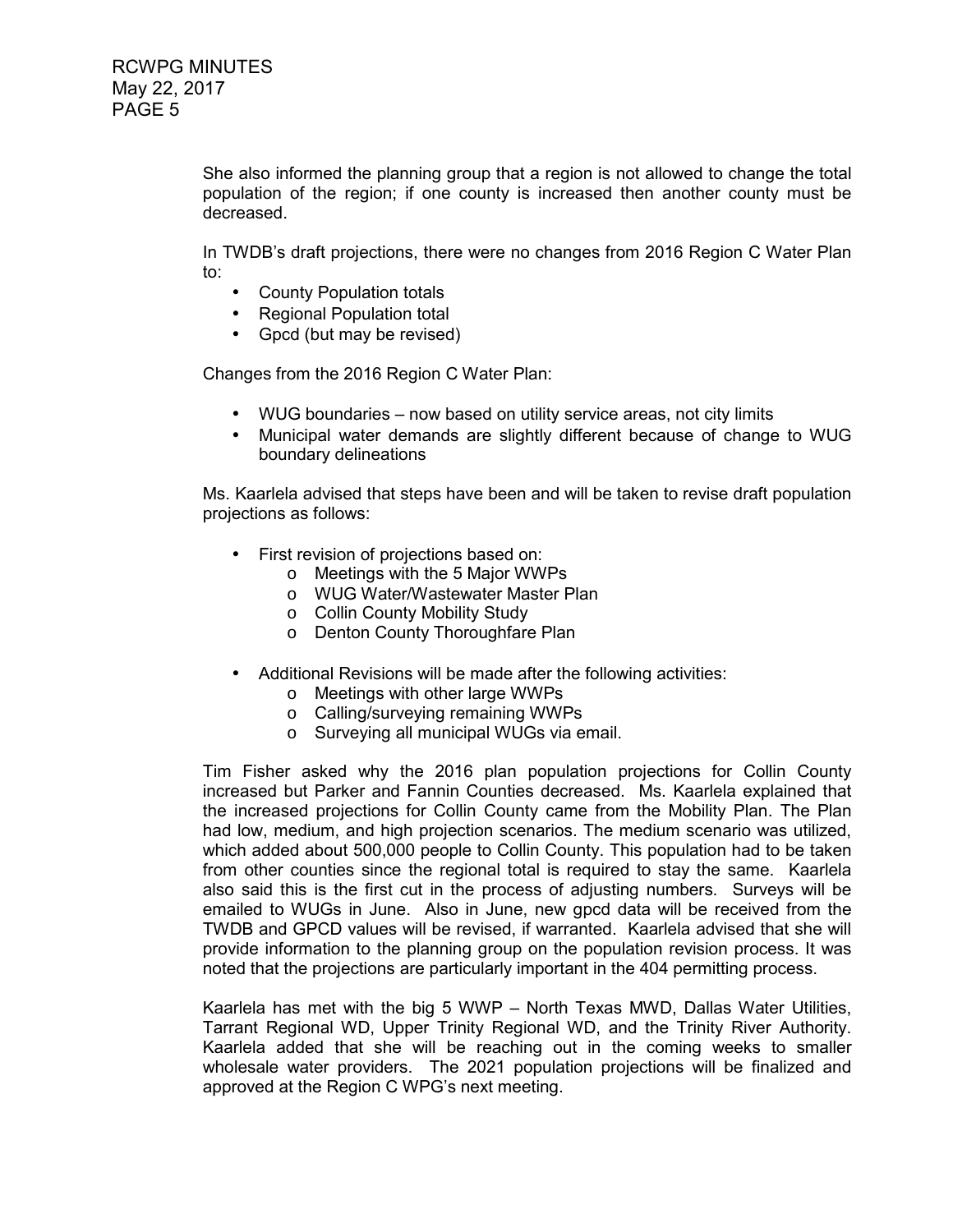Tom Gooch added that the spreadsheet presentation is posted on the Region C website and open for comments.

G. Texas Water Development Board Draft Mining Demand Projections

 Brian McDonald, APAI, led the discussion on this agenda topic. McDonald advised that the draft mining demand numbers are the same as the current State Water Plan. Additional data provided by the TWDB and the Bureau of Economic Geology has been considered, and no reason was found for any significant changes.

 Steve Mundt asked why Wise County was the only county that increased. McDonald replied that their numbers for aggregate mining from the Bureau of Economic Geology increased water use long term.

H. Schedule for Approving Population and Water Demand Projections

 Amy Kaarlela outlined the planning group schedule for approving population and water demand projections as follows:

- June Email surveys to WUGs; revised gpcd
- June to October Continued contact with water providers
- October Post Projections for public comments (14 days prior to public meeting)
- October RCWPG consider approval of projections at public meeting
- November Continue posting (14 days after meeting)
- End of Nov. Submit projections to TWDB
- Connie noted that the 14-day posting before and after the next meeting does not apply in this case. It only applies when a RWPG is revising projections that have previously been approved.
- I. Potential additional Sub-consultants to Region C Team

 Amy Kaarlela identified several reasons for adding sub-consultants to the Region C WPG team as follows:

- Would involve key outlying counties Rockwall, Collin, Ellis, Kaufman, others
- Local consultants already work for many of the smaller water providers
- Helpful in developing water strategies
- Would potentially add 1 to 2 small engineering firms to Region C team

Kaarlela added that the TWDB requires a selection process including a Certification of Procurement form. Connie Townsend corrected this, saying only the Certificate of Procurement was needed. However, Howard Slobodin clarified that TRA would require a competitive selection process. Also, the sub-consultants would have to be approved by the RCWPG.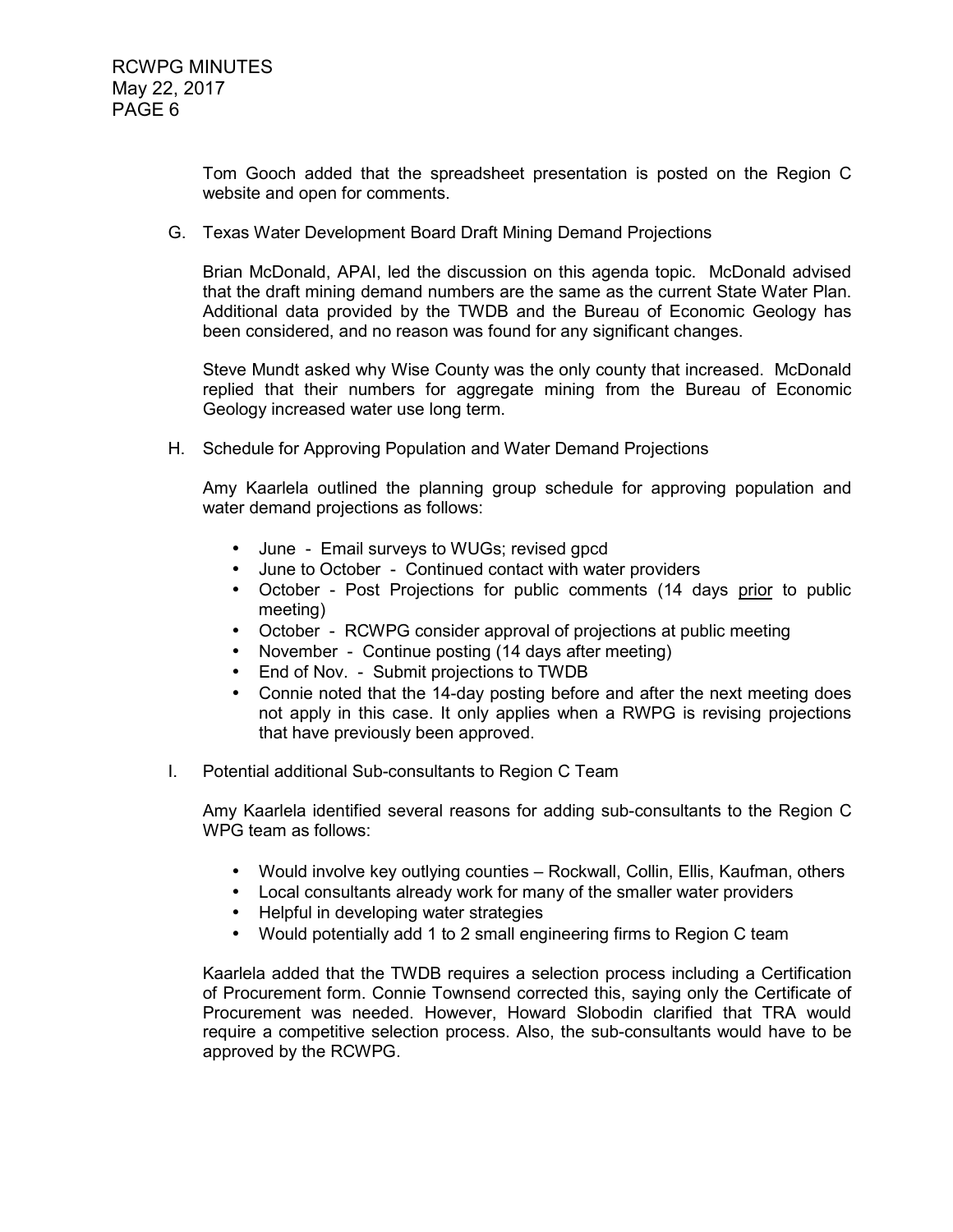Steve Mundt asked if the funding for sub-consultants has to be budgeted. Ms. Kaarlela replied that each RWPG has a specific budget allocated by TWDB. Region C has approximately \$2.4 M allocated, and funding for sub-consultants would come out of the consultant's budget.

J. Newsletter articles

 Colby Walton, Cooksey Communications, gave the presentation on the newsletter. The current funding of the newsletter is unsure. Originally, the newsletter was funded by the large water providers and was sent to approximately 1600 recipients quarterly, and then later, semi-annually. These funds have been depleted. The question was raised concerning Kevin Ward's attempt to obtain allocation of funding for the newsletter in the TWDB contract amendment. Connie Townsend, TWDB, said the Water Board has approved up to \$5,000 per 5-year period for the newsletter labor and printing costs.

 Walton advised that each newsletter costs around \$8,000 to produce. Bill Ceverha asked whether the Region C website has the same information as in the newsletter. Walton responded that the website forces a person to sift through an abundance of technical data. Russell Laughlin asked what is trending on the Region C website and whether someone could convert the technical data to layman's terms. Walton countered that the newsletter is a better mechanism to push information to the public.

 Chair Puckett suggested discussing the newsletter's future at the next officer's meeting and reporting the results back to the planning group at the next RCWPG meeting. Chair Puckett also mentioned the possibility of finding sponsors for the newsletter.

K. Legislative Updates

 Lissa Gregg, FNI, briefly discussed legislation of interest to the RCWPG currently being considered by the Texas Legislature. The following bills were passed and will become effective September 1, 2017:

SB 347 – (Watson) Relating to the applicability of open meetings and public information laws to regional water planning groups and their committees.

 SB 1511 – (Perry) Relating to the state and regional water planning process and the funding of projects included in the state water plan. This bill:

- Removes infeasible strategies
- Assess barriers to high priority strategies
- Optional simplified regional planning process every other 5 years

Also discussed were HB2948 (Larson) and HB2240 (Lucio III).